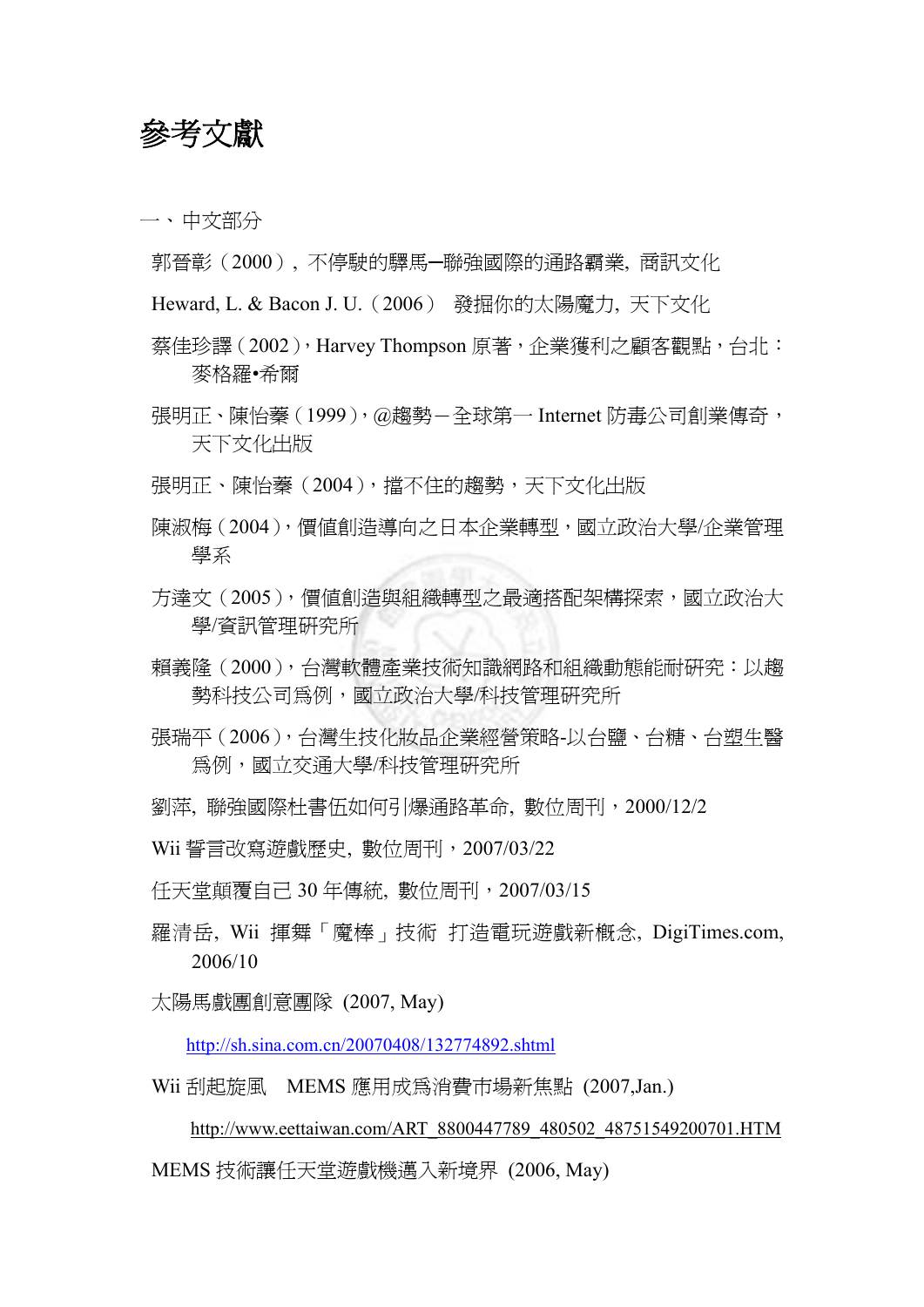http://www.eettaiwan.com/ART\_8800417570\_480502\_59b62b67200605.HTM

日經 BP 社報道:"找回失去的東西"任天堂社長寄予 Wii 的厚望 (2006,May)

http://china5.nikkeibp.co.jp/china/news/news/200605/digi200605310120.html

製程技術躍進 ST 推動 MEMS 進軍消費領域

http://www.eettaiwan.com/ART\_8800462343\_480502\_NT\_531959d3.HTM

台鹽全球資訊網 http://www.tybio.com.tw/home.jsp

任天堂 http://www.nintendo.co.jp/

聯強國際 http://www.synnex.com.tw/

趨勢科技 http://us.trendmicro.com/us/home/

Olympus http://www.olympus.co.jp/en/

二、 英文部分

- Andrews, K. R. (1971). *The concept of corporate strategy*. Homewood, Ill.: Dow Jones-Irwin.
- Ansoff, I. H.(1988). *The New Corporate Strategy*, 3rd ed. NY: John Wiley & Sons, Inc.
- Bracker, J. (1980). The historical development of the strategic management concept. *The Academy of Management Review, 5*(2), 219-224.
- Barney, J. B. (1991). Firm resources and sustained competitive advantage, *Journal of Management, 17*(1), 99-120.
- Barney, J. B. (1997). *Gaining and sustaining competitive advantage,* MA: Addison-Wesley.
- Carmeli, A. (2004). Assessing core intangible resources. *European Management Journal, 22*(1), 110-122.
- Grant, R. M. (1991). The resource-based theory of competitive advantage: Implications for strategy. *California Management Review, 33*(3), 114-135.
- Hill, C. W. L. (1988) Differentiation versus low cost or differentiation and low cost: A contingency framework, *Academy of Management Review,*